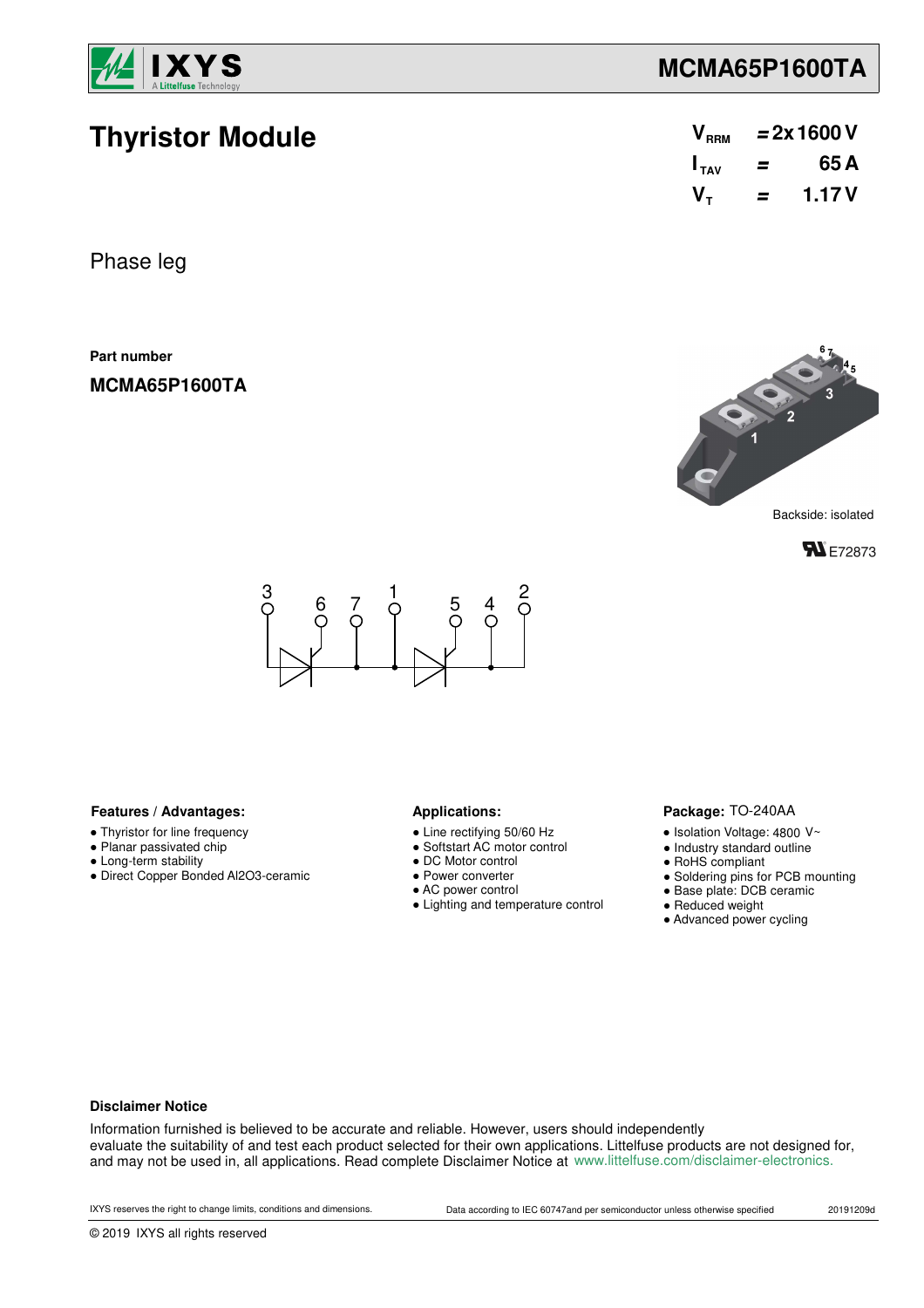

# **MCMA65P1600TA**

| <b>Thyristor</b>          |                                                                                             |                                                                    |                                |      | Ratings |      |                   |
|---------------------------|---------------------------------------------------------------------------------------------|--------------------------------------------------------------------|--------------------------------|------|---------|------|-------------------|
| Symbol                    | <b>Definition</b>                                                                           | <b>Conditions</b>                                                  |                                | min. | typ.    | max. | Unit              |
| $V_{\text{RSM/DSM}}$      | max. non-repetitive reverse/forward blocking voltage                                        |                                                                    | $T_{VJ} = 25^{\circ}C$         |      |         | 1700 | V                 |
| $V_{\tiny\text{RRM/DRM}}$ | max. repetitive reverse/forward blocking voltage                                            |                                                                    | $T_{VJ} = 25^{\circ}C$         |      |         | 1600 | $\vee$            |
| $I_{R/D}$                 | reverse current, drain current                                                              | $V_{R/D} = 1600 V$                                                 | $T_{VJ} = 25^{\circ}C$         |      |         | 100  | μA                |
|                           |                                                                                             | $V_{R/D} = 1600 V$                                                 | $T_{\nu J} = 140^{\circ}C$     |      |         | 10   | mA                |
| $V_T$                     | forward voltage drop                                                                        | $I_T = 65 A$                                                       | $T_{V,1} = 25^{\circ}C$        |      |         | 1.20 | $\vee$            |
|                           |                                                                                             | $I_T = 130 A$                                                      |                                |      |         | 1.45 | V                 |
|                           |                                                                                             | $I_T = 65 A$                                                       | $T_{VJ} = 125$ °C              |      |         | 1.17 | $\vee$            |
|                           |                                                                                             | $I_T = 130 A$                                                      |                                |      |         | 1.48 | V                 |
| I <sub>TAV</sub>          | average forward current                                                                     | $T_c = 85^{\circ}$ C                                               | $T_{V1} = 140^{\circ}C$        |      |         | 65   | A                 |
| $I_{T(RMS)}$              | RMS forward current                                                                         | 180° sine                                                          |                                |      |         | 105  | A                 |
| $V_{\tau_0}$              | threshold voltage                                                                           |                                                                    | $T_{V,I} = 140^{\circ}C$       |      |         | 0.85 | $\vee$            |
| $r_{\tau}$                | slope resistance                                                                            | for power loss calculation only                                    |                                |      |         | 4.8  | $m\Omega$         |
| $R_{thJC}$                | thermal resistance junction to case                                                         |                                                                    |                                |      |         | 0.5  | K/W               |
| $R_{thCH}$                | thermal resistance case to heatsink                                                         |                                                                    |                                |      | 0.2     |      | K/W               |
| $P_{\text{tot}}$          | total power dissipation                                                                     |                                                                    | $T_c = 25^{\circ}C$            |      |         | 230  | W                 |
| $I_{\texttt{TSM}}$        | max. forward surge current                                                                  | $t = 10$ ms; (50 Hz), sine                                         | $T_{VJ} = 45^{\circ}C$         |      |         | 1.15 | kA                |
|                           |                                                                                             | $t = 8,3$ ms; (60 Hz), sine                                        | $V_{\rm R} = 0 V$              |      |         | 1.24 | kA                |
|                           |                                                                                             | $t = 10$ ms; (50 Hz), sine                                         | $\overline{T_{vJ}}$ = 140°C    |      |         | 980  | $\overline{A}$    |
|                           |                                                                                             | $t = 8,3$ ms; (60 Hz), sine                                        | $V_{\rm R} = 0 V$              |      |         | 1.06 | kA                |
| l <sup>2</sup> t          | value for fusing                                                                            | $t = 10$ ms; (50 Hz), sine                                         | $T_{VJ} = 45^{\circ}C$         |      |         | 6.62 | kA <sup>2</sup> S |
|                           |                                                                                             | $t = 8,3$ ms; (60 Hz), sine                                        | $V_{\rm R} = 0 V$              |      |         | 6.40 | kA <sup>2</sup> S |
|                           |                                                                                             | $t = 10$ ms; (50 Hz), sine                                         | $T_{VJ} = 140^{\circ}C$        |      |         | 4.80 | kA <sup>2</sup> s |
|                           |                                                                                             | $t = 8,3$ ms; (60 Hz), sine                                        | $V_{\rm R} = 0 V$              |      |         | 4.63 | kA <sup>2</sup> S |
| $\mathbf{C}_\text{J}$     | junction capacitance                                                                        | $V_B = 400V$ f = 1 MHz                                             | $T_{VJ} = 25^{\circ}C$         |      | 54      |      | pF                |
| $P_{GM}$                  | max. gate power dissipation                                                                 | $t_P = 30 \mu s$                                                   | $T_c = 140^{\circ}$ C          |      |         | 10   | W                 |
|                           |                                                                                             | $t_{\rm p} = 300 \,\mu s$                                          |                                |      |         | 5    | W                 |
| $P_{\text{GAV}}$          | average gate power dissipation                                                              |                                                                    |                                |      |         | 0.5  | W                 |
| $(di/dt)_{cr}$            | critical rate of rise of current                                                            | $T_{V1}$ = 140 °C; f = 50 Hz                                       | repetitive, $I_T = 195 A$      |      |         | 150  | $A/\mu s$         |
|                           |                                                                                             | $t_P$ = 200 $\mu$ s; di <sub>G</sub> /dt = 0.45 A/ $\mu$ s; -      |                                |      |         |      |                   |
|                           |                                                                                             | $I_G = 0.45$ A; $V = \frac{2}{3} V_{DRM}$ non-repet., $I_T = 65$ A |                                |      |         |      | 500 $A/\mu s$     |
| $(dv/dt)_{cr}$            | critical rate of rise of voltage                                                            | $V = \frac{2}{3} V_{DBM}$                                          | $T_{VJ} = 140^{\circ}C$        |      |         |      | 1000 V/µs         |
|                           |                                                                                             | $R_{GK} = \infty$ ; method 1 (linear voltage rise)                 |                                |      |         |      |                   |
| $V_{GT}$                  | gate trigger voltage                                                                        | $V_p = 6 V$                                                        | $T_{VJ} = 25^{\circ}C$         |      |         | 1.5  | $\vee$            |
|                           |                                                                                             |                                                                    | $T_{\text{VJ}} = -40^{\circ}C$ |      |         | 1.6  | V                 |
| $I_{GT}$                  | gate trigger current                                                                        | $V_{D} = 6 V$                                                      | $T_{\nu J} = 25^{\circ}C$      |      |         | 95   | mA                |
|                           |                                                                                             |                                                                    | $T_{\text{VJ}} = -40^{\circ}C$ |      |         | 200  | mA                |
| $V_{GD}$                  | gate non-trigger voltage                                                                    | $V_{D} = \frac{2}{3} V_{DBM}$                                      | $T_{VJ} = 140^{\circ}$ C       |      |         | 0.2  | $\vee$            |
| $I_{GD}$                  | gate non-trigger current                                                                    |                                                                    |                                |      |         | 10   | mA                |
| $\mathbf{l}_\mathsf{L}$   | latching current                                                                            | $t_p = 10 \mu s$                                                   | $T_{VJ} = 25^{\circ}C$         |      |         | 200  | mA                |
|                           |                                                                                             | $I_G = 0.45 A$ ; di <sub>G</sub> /dt = 0.45 A/µs                   |                                |      |         |      |                   |
| $I_{\rm H}$               | holding current                                                                             | $V_{D} = 6 V R_{GK} = \infty$                                      | $T_{VJ} = 25 °C$               |      |         | 200  | mA                |
| $t_{gd}$                  | gate controlled delay time                                                                  | $V_{D} = \frac{1}{2} V_{DBM}$                                      | $T_{VJ} = 25 °C$               |      |         | 2    | μs                |
|                           |                                                                                             | $I_G = 0.45$ A; di <sub>G</sub> /dt = 0.45 A/µs                    |                                |      |         |      |                   |
| $t_{q}$                   | $V_R = 100 V; I_T = 65A; V = \frac{2}{3} V_{DRM}$ T <sub>VJ</sub> = 125 °C<br>turn-off time |                                                                    |                                |      | 150     |      | μs                |
|                           | di/dt = 10 A/µs dv/dt = 20 V/µs $t_p = 200 \mu s$                                           |                                                                    |                                |      |         |      |                   |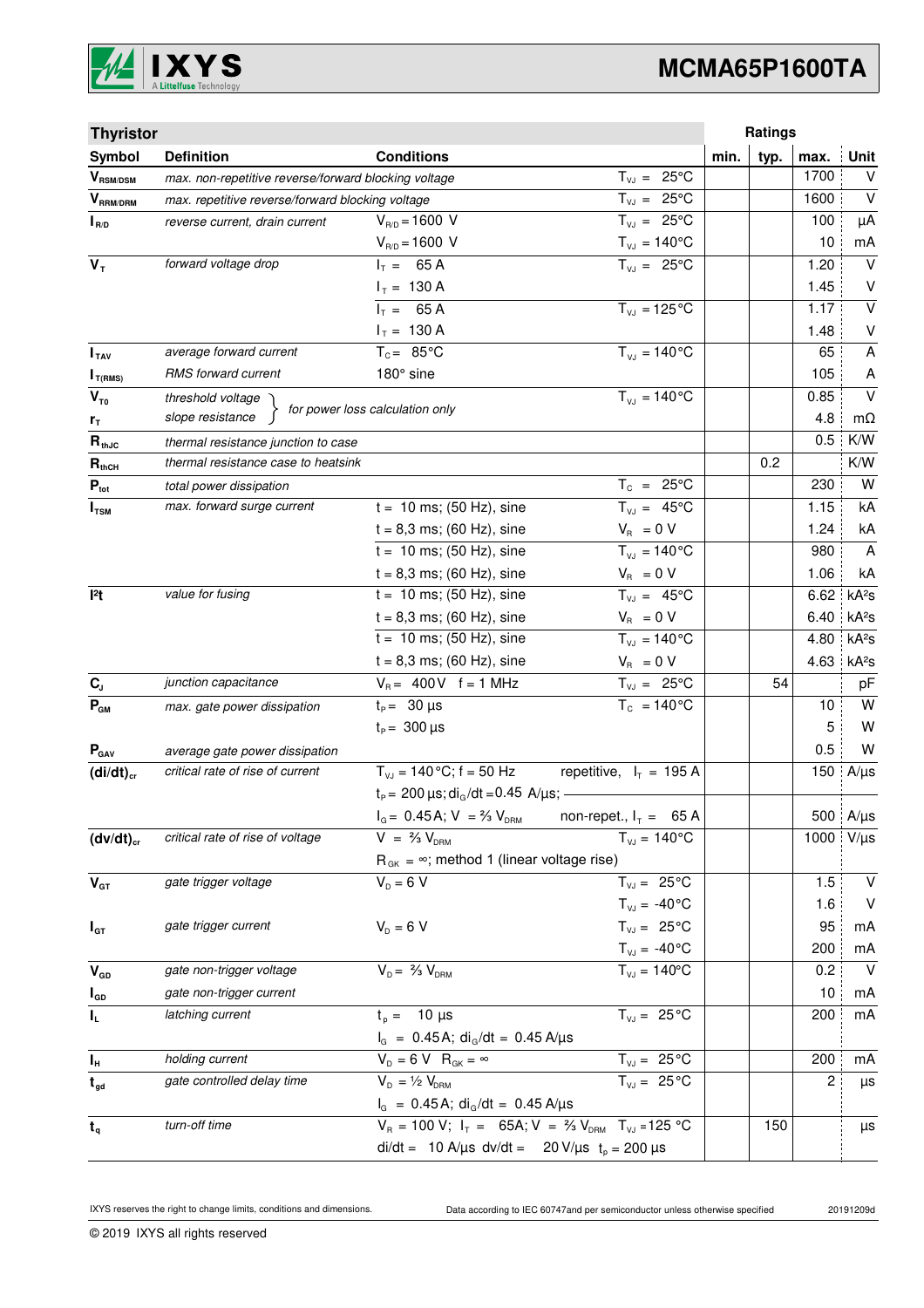

# **MCMA65P1600TA**

| Package                 | <b>TO-240AA</b>                                              |                                            |                      | Ratings |       |      |      |      |
|-------------------------|--------------------------------------------------------------|--------------------------------------------|----------------------|---------|-------|------|------|------|
| Symbol                  | <b>Definition</b>                                            | <b>Conditions</b>                          |                      |         | min.  | typ. | max. | Unit |
| I <sub>RMS</sub>        | <b>RMS</b> current                                           | per terminal                               |                      |         |       |      | 120  | A    |
| $T_{\nu J}$             | virtual junction temperature                                 |                                            |                      |         | -40   |      | 140  | °C   |
| $T_{op}$                | operation temperature                                        |                                            |                      |         | $-40$ |      | 125  | °C   |
| $\mathsf{T}_{\sf{stg}}$ | storage temperature                                          |                                            |                      |         | -40   |      | 125  | °C   |
| Weight                  |                                                              |                                            |                      |         |       | 81   |      | g    |
| $M_{\text{D}}$          | mounting torque                                              |                                            |                      |         | 2.5   |      | 4    | Nm   |
| $M_{\tau}$              | terminal torque                                              |                                            |                      |         | 2.5   |      | 4    | Nm   |
| $d_{\mathsf{Spp/App}}$  | creepage distance on surface   striking distance through air |                                            | terminal to terminal | 13.0    | 9.7   |      |      | mm   |
| $d_{\text{Spb/Apb}}$    |                                                              |                                            | terminal to backside | 16.0    | 16.0  |      |      | mm   |
| V<br><b>ISOL</b>        | isolation voltage                                            | $= 1$ second                               |                      |         | 4800  |      |      | V    |
|                         |                                                              | 50/60 Hz, RMS; IsoL ≤ 1 mA<br>$= 1$ minute |                      |         | 4000  |      |      | V    |



#### **Part description**

M = Module

C Thyristor (SCR) =

M A Thyristor (up to 1800V) = =

65 = Current Rating [A]

P Phase leg =

1600 = Reverse Voltage [V]

TA TO-240AA-1B =

| Orderino | Number<br>Orderina | Product<br>Marking<br>. on | <br><b>Delivery</b><br>' Mode | $ -$<br>Quantity | Code No.          |
|----------|--------------------|----------------------------|-------------------------------|------------------|-------------------|
| Standard | 1600TA<br>MCMA65P  | MCMA65P1600TA              | Box                           | 36               | 1002r<br>ا ∪ن ت∟. |

|                     | <b>Equivalent Circuits for Simulation</b> |                  | * on die level | $T_{\rm{v}} = 140^{\circ}$ C |
|---------------------|-------------------------------------------|------------------|----------------|------------------------------|
|                     | $I - (V_0) - R_0$                         | <b>Thyristor</b> |                |                              |
| $V_{0 \text{ max}}$ | threshold voltage                         | 0.85             |                |                              |
| $R_{0 \text{ max}}$ | slope resistance *                        | 3.6              |                | mΩ                           |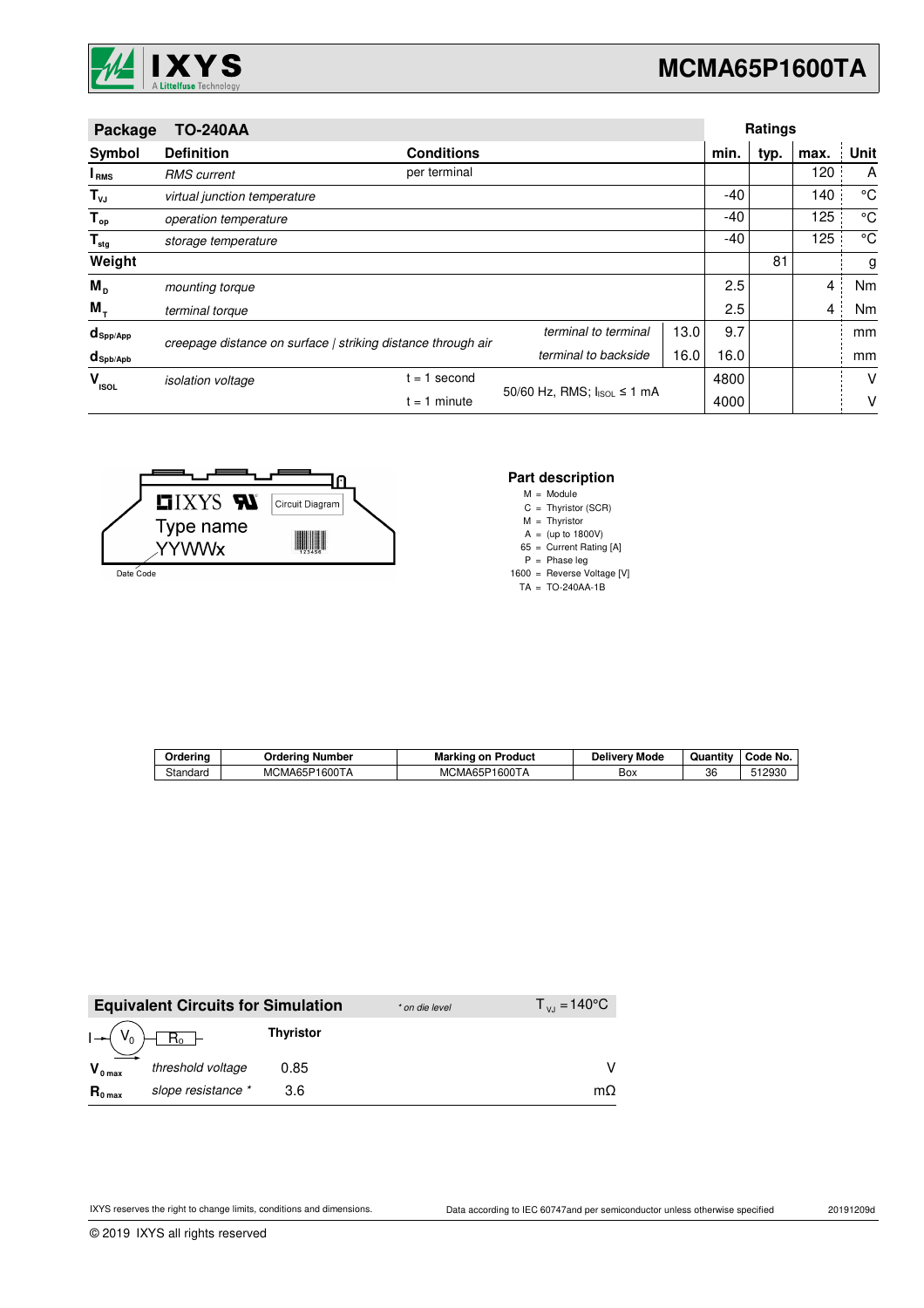

 **Outlines TO-240AA**



Optional accessories for modules

Keyed gate/cathode twin plugs with wire length = 350 mm, gate = white, cathode = red Type ZY 200L (L = Left for pin pair 4/5)<br>Type ZY 200L (L = Left for pin pair 4/5) UL 758, style 3751